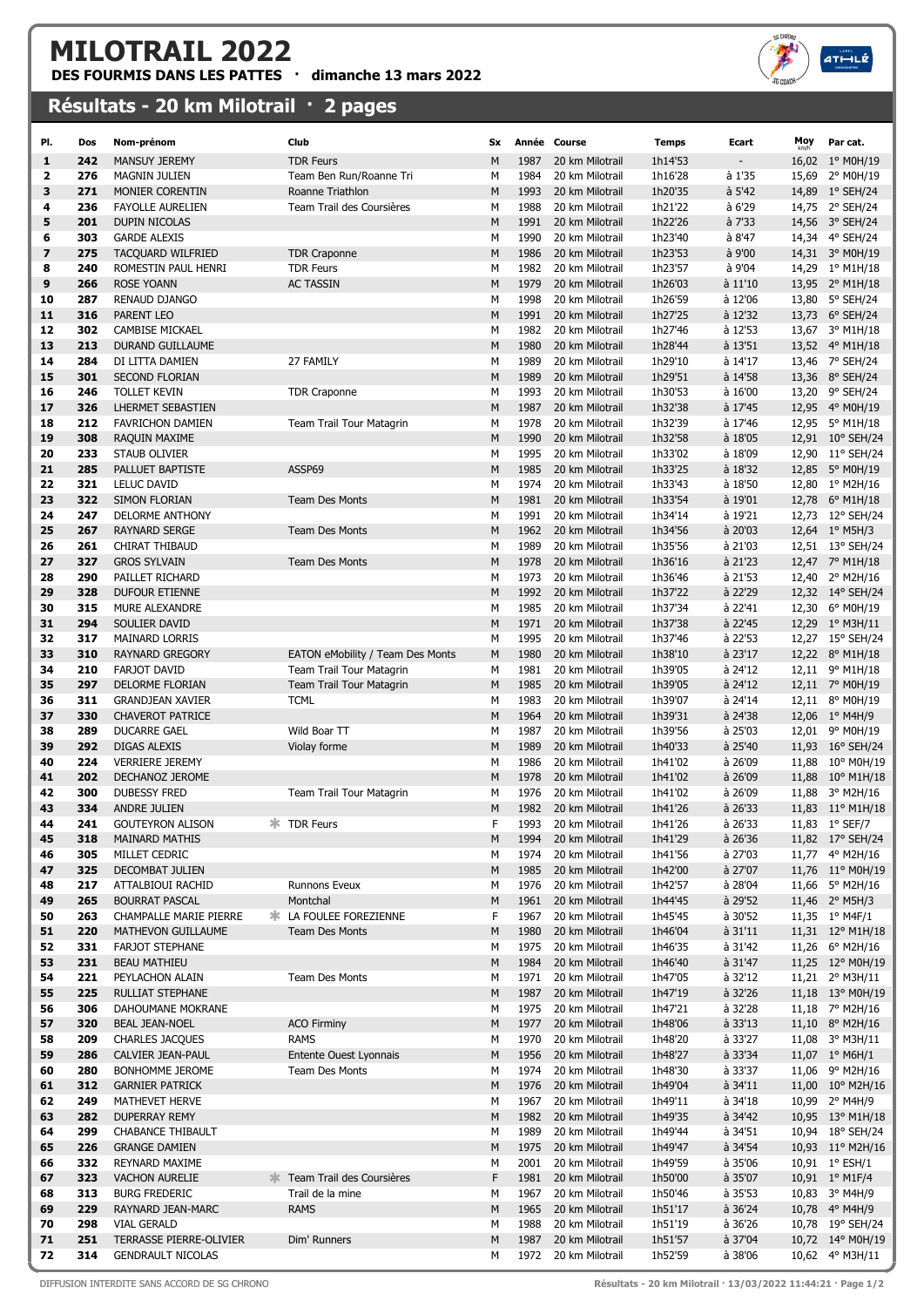| PI.        | Dos        | Nom-prénom                                |        | Club                       | Sx           |              | Année Course                       | Temps              | Ecart                | Moy          | Par cat.                        |
|------------|------------|-------------------------------------------|--------|----------------------------|--------------|--------------|------------------------------------|--------------------|----------------------|--------------|---------------------------------|
| 73         | 319        | <b>CHAMBE MATHILDE</b>                    | 氺      | <b>FOULEE BESSENOISE</b>   | F            | 1995         | 20 km Milotrail                    | 1h54'22            | à 39'29              |              | 10,49 2° SEF/7                  |
| 74         | 235        | <b>BISSAY THELMA</b>                      | ∗      |                            | F            | 2001         | 20 km Milotrail                    | 1h54'35            | à 39'42              |              | 10,47 1° ESF/1                  |
| 75         | 204        | ROLLAND CLAIRE                            |        | team RAMS                  | F            | 1982         | 20 km Milotrail                    | 1h54'44            | à 39'51              |              | 10,46 2° M1F/4                  |
| 76         | 208        | DUCROIX CHRISTOPHE                        |        | <b>Team Des Monts</b>      | M            | 1970         | 20 km Milotrail                    | 1h54'51            | à 39'58              |              | 10,45 5° M3H/11                 |
| 77         | 288        | <b>GARDETTE FREDERIC</b>                  |        |                            | M            | 1974         | 20 km Milotrail                    | 1h54'56            | à 40'03              |              | 10,44 12° M2H/16                |
| 78         | 269        | CHAVANERIN BERNARD                        |        | La foulée Forezienne       | М            | 1959         | 20 km Milotrail                    | 1h55'01            | à 40'08              |              | 10,43 3° M5H/3                  |
| 79         | 296        | <b>FEUGERE PASCAL</b>                     |        |                            | M            | 1967         | 20 km Milotrail                    | 1h55'16            | à 40'23              |              | 10,41 5° M4H/9                  |
| 80         | 211        | PEREIRA CYRIL                             |        | Rams                       | М            | 1969         | 20 km Milotrail                    | 1h55'54            | à 41'01              |              | 10,35 6° M3H/11                 |
| 81         | 281        | <b>COLIN KEVIN</b>                        |        |                            | M            | 1992         | 20 km Milotrail                    | 1h56'05            | à 41'12              |              | 10,34 20° SEH/24                |
| 82         | 227        | <b>MEUNIER MARION</b>                     | ∗      |                            | F            | 1998         | 20 km Milotrail                    | 1h56'12            | à 41'19              |              | 10,33 3° SEF/7                  |
| 83         | 307        | <b>BISSARDON OLIVIER</b>                  |        |                            | M            | 1979         | 20 km Milotrail                    | 1h56'31            | à 41'38              |              | 10,30 14° M1H/18                |
| 84         | 283        | PIVOT GILLES                              |        |                            | М            | 1965         | 20 km Milotrail                    | 1h57'06            | à 42'13              |              | 10,25 6° M4H/9                  |
| 85         | 243        | <b>ENDREY--DELANOE HERVE</b>              |        |                            | M            | 1963         | 20 km Milotrail                    | 2h00'41            | à 45'48              | 9,94         | 7° M4H/9                        |
| 86         | 262        | <b>GAGNIERE PATRICE</b>                   |        |                            | М            | 1966         | 20 km Milotrail                    | 2h00'42            | à 45'49              | 9,94         | 8° M4H/9                        |
| 87         | 203        | <b>GUYOT MICKAEL</b>                      |        | <b>MGBODYFIT</b>           | M            | 1984         | 20 km Milotrail                    | 2h00'54            | à 46'01              | 9,93         | 15° M0H/19                      |
| 88         | 245        | THEVENIN NICOLAS                          |        | Indestruc'team             | M            | 1973         | 20 km Milotrail                    | 2h01'20            | à 46'27              | 9,89         | 13° M2H/16                      |
| 89         | 253        | <b>QUINTON OLIVIER</b>                    |        | <b>Runnons Eveux</b>       | М            | 1980         | 20 km Milotrail                    | 2h01'50            | à 46'57              | 9,85         | $15^{\circ}$ M1H/18             |
| 90         | 207        | <b>MARTINON SANDRINE</b>                  | ж.     | <b>RAMS</b>                | F            | 1971         | 20 km Milotrail                    | 2h01'59            | à 47'06              | 9,84         | 1° M3F/3                        |
| 91         | 223        | <b>FRENAY MARGAULT</b>                    |        | <b>K</b> Team Des Monts    | F            | 1985         | 20 km Milotrail                    | 2h02'15            | à 47'22              |              | 9,82 1° MOF/5                   |
| 92         | 268        | <b>COMTE JEROME</b>                       |        | VTT AND CO                 | М            | 1972         | 20 km Milotrail                    | 2h03'00            | à 48'07              | 9,76         | 7° M3H/11                       |
| 93         | 333        | <b>FARJOT OLIVIER</b>                     |        |                            | M            | 1978         | 20 km Milotrail                    | 2h03'18            | à 48'25              | 9,73         | $16^{\circ}$ M1H/18             |
| 94         | 304        | <b>GIRAUD PATRICE</b>                     |        | Tarare triathlon           | М            | 1980         | 20 km Milotrail                    | 2h03'49            | à 48'56              | 9,69         | 17° M1H/18                      |
| 95         | 205        | <b>VULPAT DELPHINE</b>                    |        | <b>EXAMS</b>               | F            | 1973         | 20 km Milotrail                    | 2h03'59            | à 49'06              | 9,68         | $1^{\circ}$ M2F/2               |
| 96         | 273        | <b>BAILLY PAUL</b>                        |        |                            | М            | 1975         | 20 km Milotrail                    | 2h05'02            | à 50'09              | 9,60         | 14° M2H/16                      |
| 97         | 293        | TRINCAL AURELIE                           |        | $\ket*$ TCN                | F            | 1982         | 20 km Milotrail                    | 2h05'20            | à 50'27              | 9,57         | 3° M1F/4                        |
| 98         | 215        | <b>RABOUTOT AURELIE</b>                   | 氺      |                            | F            | 1986         | 20 km Milotrail                    | 2h05'54            | à 51'01              | 9,53         | $2^{\circ}$ MOF/5               |
| 99         | 291        | <b>BEYRAC PIERRE</b>                      |        |                            | M            | 1992         | 20 km Milotrail                    | 2h06'01            | à 51'08              | 9,52         | 21° SEH/24                      |
| 100        | 295        | <b>QUINTIN THOMAS</b>                     |        | SAM                        | М            | 1984         | 20 km Milotrail                    | 2h06'43            | à 51'50              | 9,47         | 16° M0H/19                      |
| 101        | 277        | <b>BARONNIER FABRICE</b>                  |        |                            | M            | 1975         | 20 km Milotrail                    | 2h06'51            | à 51'58              | 9,46         | $15^{\circ}$ M2H/16             |
| 102        | 232        | <b>BIMOZ FABIEN</b>                       |        |                            | М            | 1986         | 20 km Milotrail                    | 2h07'40            | à 52'47              | 9,40         | 17° M0H/19                      |
| 103        | 216        | ARQUILLIERE CHRISTELE                     | ≯া⊱    | <b>RAMS</b>                | F            | 1972<br>1982 | 20 km Milotrail                    | 2h08'02            | à 53'09              | 9,37         | $2^{\circ}$ M3F/3               |
| 104<br>105 | 309<br>329 | <b>WISSLER PATRICE</b><br>RONZON LAETITIA | 氺      | <b>RAMS</b>                | М<br>F       | 1975         | 20 km Milotrail<br>20 km Milotrail | 2h08'02<br>2h08'31 | à 53'09<br>$a$ 53'38 | 9,37<br>9,34 | 18° M1H/18<br>$2^{\circ}$ M2F/2 |
| 106        | 278        | DUCREUX JULIEN                            |        |                            | М            | 1985         | 20 km Milotrail                    | 2h08'48            | à 53'55              | 9,32         | 18° M0H/19                      |
| 107        | 230        | MARCHAND EMMANUEL-PIERRE                  |        |                            | M            | 1970         | 20 km Milotrail                    | 2h10'01            | à 55'08              | 9,23         | 8° M3H/11                       |
| 108        | 250        | PUPIER ETIENNE                            |        | Team Trail des Coursières  | М            | 1950         | 20 km Milotrail                    | 2h14'32            | à 59'39              | 8,92         | 1° M7H/2                        |
| 109        | 214        | <b>CHARLES JULIEN</b>                     |        | <b>RAMS</b>                | M            | 1995         | 20 km Milotrail                    | 2h14'55            | à 1h00'02            | 8,89         | 22° SEH/24                      |
| 110        | 252        | <b>VINCENT ANTOINE</b>                    |        | <b>RAMS</b>                | М            | 1985         | 20 km Milotrail                    | 2h15'39            | à 1h00'46            | 8,85         | 19° M0H/19                      |
| 111        | 238        | <b>VADON HELENE</b>                       | 氺      |                            | $\mathsf{F}$ | 1962         | 20 km Milotrail                    | 2h17'07            | à 1h02'14            | 8,75         | $1^{\circ}$ M5F/1               |
| 112        | 272        | ARNAUD DIDIER                             |        | La foulée Forezienne       | М            | 1969         | 20 km Milotrail                    | 2h17'59            | à 1h03'06            | 8,70         | 9° M3H/11                       |
| 113        | 254        | DULAC JEAN JACQUES                        |        | La foulée Forezienne       | M            | 1969         | 20 km Milotrail                    | 2h17'59            | à 1h03'06            | 8,70         | $10^{\circ}$ M3H/11             |
| 114        | 234        | <b>QUEMENEUR FRANCK</b>                   |        |                            | M            | 1993         | 20 km Milotrail                    | 2h18'30            | à 1h03'37            | 8,66         | 23° SEH/24                      |
| 115        | 274        | ROSSIGNOL CLAIRE                          |        | <b>* FOULEE BESSENOISE</b> | F            | 1984         | 20 km Milotrail                    | 2h18'52            | à 1h03'59            |              | 8,64 3° MOF/5                   |
| 116        | 257        | SOLEIROL PAULINE                          | ∗.     |                            | F            |              | 1998 20 km Milotrail               | 2h21'28            | à 1h06'35            |              | 8,48 4° SEF/7                   |
| 117        | 256        | SOLEIROL STEPHANE                         |        |                            | M            | 1967         | 20 km Milotrail                    | 2h21'28            | à 1h06'35            |              | 8,48 9° M4H/9                   |
| 118        | 222        | CORDE JOELLE                              |        | <b>* USOL TRAIL</b>        | F            | 1983         | 20 km Milotrail                    | 2h22'08            | à 1h07'15            | 8,44         | 4° M0F/5                        |
| 119        | 219        | <b>COHENDY GERALD</b>                     |        |                            | M            | 1951         | 20 km Milotrail                    | 2h23'56            | à 1h09'03            |              | 8,34 2° M7H/2                   |
| 120        | 228        | DAUVERGNE SANDRINE                        |        | * RAMS                     | F            | 1978         | 20 km Milotrail                    | 2h25'07            | à 1h10'14            | 8,27         | 4° M1F/4                        |
| 121        | 237        | PERENNES MARC                             |        |                            | M            | 1972         | 20 km Milotrail                    | 2h25'14            | à 1h10'21            |              | 8,26 11° M3H/11                 |
| 122        | 324        | <b>COUZON PHILIPPE</b>                    |        |                            | М            | 1973         | 20 km Milotrail                    | 2h25'20            | à 1h10'27            |              | 8,26 16° M2H/16                 |
| 123        | 259        | DEJOB ALBAN                               |        |                            | M            | 1990         | 20 km Milotrail                    | 2h25'38            | à 1h10'45            |              | 8,24 24° SEH/24                 |
| 124        | 258        | PLANCHON PATRICIA                         | ∗      |                            | F            | 1988         | 20 km Milotrail                    | 2h25'40            | à 1h10'47            |              | 8,24 5° SEF/7                   |
| 125        | 218        | MAGAT STEPHANIE                           | $\ast$ |                            | F            | 1992         | 20 km Milotrail                    | 2h26'05            | à 1h11'12            |              | 8,21 6° SEF/7                   |
| 126        | 239        | DEMURGER NICOLE                           | ∗      |                            | F            | 1957         | 20 km Milotrail                    | 2h27'29            | à 1h12'36            |              | $8,14$ 1° M6F/1                 |
| 127        | 206        | <b>LESAGE SANDRINE</b>                    |        | <b>EXAMS</b>               | F            | 1970         | 20 km Milotrail                    | 2h34'30            | à 1h19'37            |              | 7,77 3° M3F/3                   |
| 128        | 248        | LELAURE MANON                             |        | <b>*</b> Indestruc'team    | F            | 1996         | 20 km Milotrail                    | 2h36'45            | à 1h21'52            |              | 7,66 7° SEF/7                   |
| 129        | 255        | <b>GEVAUDAN SOPHIE</b>                    |        | <b>☀ Indestruc'team</b>    | F            |              | 1985 20 km Milotrail               | 2h38'35            | à 1h23'42            |              | 7,57 5° MOF/5                   |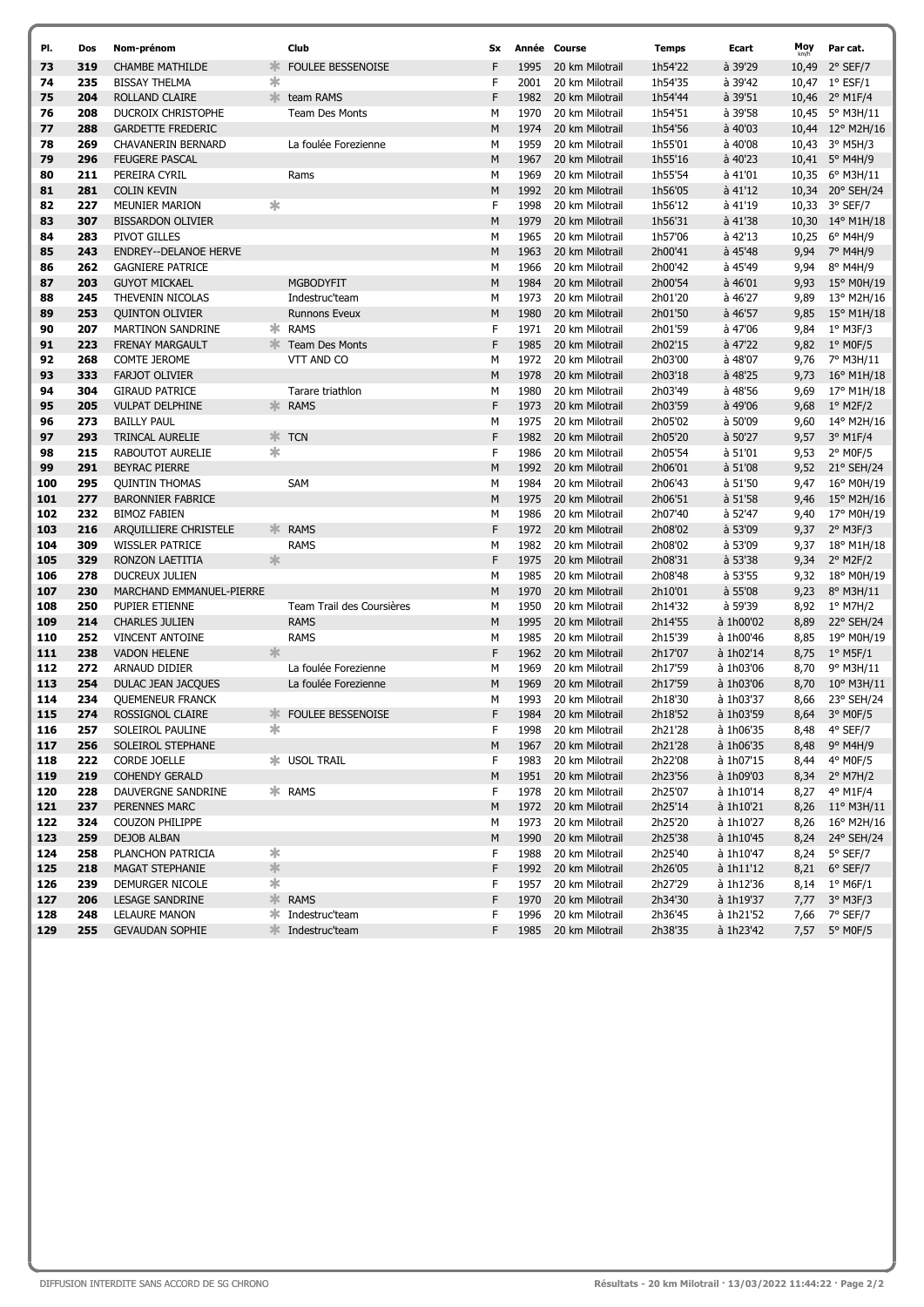## MILOTRAIL 2022

DES FOURMIS DANS LES PATTES  $\cdot$  dimanche 13 mars 2022

## Résultats - 11 km Milotrail · 2 pages

| PI.            | Dos | Nom-prénom                   | Club                              | Sx             |      | Année Course    | <b>Temps</b> | Ecart          | Moy   | Par cat.                    |
|----------------|-----|------------------------------|-----------------------------------|----------------|------|-----------------|--------------|----------------|-------|-----------------------------|
| $\mathbf{1}$   | 98  | <b>METAIRIE SIMON</b>        | Entente Ouest Lyonnais            | M              | 1985 | 11 km Milotrail | 44'04        |                | 14,98 | 1° M0H/14                   |
| 2              | 100 | MICHEL ANTOINE               | <b>AC TASSIN</b>                  | M              | 1996 | 11 km Milotrail | 45'07        | à 1'03         | 14,63 | 1° SEH/14                   |
| 3              | 32  | PAILLASSON PIERRE            | <b>TDR Craponne</b>               | M              | 1984 | 11 km Milotrail | 47'08        | à 3'04         | 14,00 | 2° M0H/14                   |
| 4              | 125 | PAUL JEREMY                  |                                   | М              | 1992 | 11 km Milotrail | 47'37        | à 3'33         | 13,86 | 2° SEH/14                   |
| 5              | 43  | <b>MARC ANTHONY</b>          | <b>Entente Ouest Lyonnais</b>     | M              | 1979 | 11 km Milotrail | 48'19        | à 4'15         |       | 13,66   $1^{\circ}$ M1H/10  |
| 6              | 59  | SEIGNERET VINCENT            |                                   | M              | 2000 | 11 km Milotrail | 48'46        | à 4'42         | 13,53 | $1°$ ESH/4                  |
| $\overline{z}$ | 33  | <b>CHALET ADRIEN</b>         | Les Jambes raid                   | M              | 2000 | 11 km Milotrail | 48'47        | $\dot{a}$ 4'43 | 13,53 | $2°$ ESH/4                  |
| 8              | 124 | PEILLON SEBASTIEN            |                                   | M              | 1978 | 11 km Milotrail | 49'26        | à 5'22         | 13,35 | 2° M1H/10                   |
| 9              | 88  | SECOND JEROME                |                                   | M              | 1983 | 11 km Milotrail | 50'36        | $a$ 6'32       |       | 13,04 3° M0H/14             |
| 10             | 35  | <b>DUFAY EDRIK</b>           |                                   | М              | 2000 | 11 km Milotrail | 50'49        | à 6'45         | 12,99 | 3° ESH/4                    |
| 11             | 95  | <b>GINET RAPHAEL</b>         | car                               | M              | 1970 | 11 km Milotrail | 51'02        | $a$ 6'58       | 12,93 | $1°$ M3H/17                 |
| 12             | 44  | ARMAND PHILIPPE              | Vélo Griffon Meyzieu              | М              | 1973 | 11 km Milotrail | 51'37        | à 7'33         | 12,79 | 1° M2H/9                    |
|                | 106 |                              |                                   | M              | 1971 | 11 km Milotrail |              | à 7'47         |       |                             |
| 13             |     | QUERAT DAVID                 |                                   |                |      |                 | 51'51        |                | 12,73 | 2° M3H/17                   |
| 14             | 130 | <b>DUCREUX VALENTIN</b>      |                                   | M              | 2003 | 11 km Milotrail | 52'19        | a8'15          | 12,62 | $1°$ JUH/2                  |
| 15             | 47  | <b>BAILLY JEAN-PAUL</b>      | La foulée Forezienne              | M              | 1969 | 11 km Milotrail | 52'31        | a 8'27         | 12,57 | 3° M3H/17                   |
| 16             | 121 | LIONEL DUCLOS                |                                   | M              | 1984 | 11 km Milotrail | 53'11        | à 9'07         | 12,41 | 4° M0H/14                   |
| 17             | 104 | 氺<br><b>CHAVEROT CORALIE</b> |                                   | F              | 1993 | 11 km Milotrail | 53'24        | à 9'20         | 12,36 | $1°$ SEF/9                  |
| 18             | 13  | MARNAT ALEXANDRE             |                                   | M              | 1996 | 11 km Milotrail | 54'17        | à 10'13        | 12,16 | 3° SEH/14                   |
| 19             | 117 | <b>BRUEL ANDRE</b>           | La foulée forézienne              | M              | 1954 | 11 km Milotrail | 55'05        | à 11'01        | 11,98 | $1°$ M6H/6                  |
| 20             | 38  | LAVERGNE CEDRIC              | Pharmacie de Montrottier          | М              | 1984 | 11 km Milotrail | 55'13        | à 11'09        |       | 11,95 5° M0H/14             |
| 21             | 105 | <b>FRANCON REMI</b>          | Foulee forezienne                 | M              | 1979 | 11 km Milotrail | 55'31        | à 11'27        | 11,89 | $ 3^{\circ}$ M1H/10         |
| 22             | 34  | <b>CHALET BRUNO</b>          | <b>TDR Craponne</b>               | M              | 1969 | 11 km Milotrail | 55'32        | à 11'28        | 11,88 | 4° M3H/17                   |
| 23             | 14  | PIROUX REMI                  |                                   | M              | 1986 | 11 km Milotrail | 56'11        | à 12'07        | 11,75 | 6° M0H/14                   |
| 24             | 31  | BARNERIAS JEAN-MATHIEU       | Les Oeufs                         | M              | 1991 | 11 km Milotrail | 56'21        | à 12'17        | 11,71 | 4° SEH/14                   |
| 25             | 91  | <b>VACHER JEAN-LUC</b>       |                                   | M              | 1963 | 11 km Milotrail | 56'54        | à 12'50        | 11,60 | $1^\circ$ M4H/7             |
| 26             | 67  | RACHIDI HOUSSAM              |                                   | М              | 1995 | 11 km Milotrail | 57'12        | à 13'08        |       | 11,54   5° SEH/14           |
| 27             | 89  | <b>VURBIER ENZO</b>          |                                   | M              | 2005 | 11 km Milotrail | 57'20        | à 13'16        | 11,51 | $1^{\circ}$ CAH/1           |
| 28             | 82  | ∗<br>FOULHOUX ALEXANDRA      |                                   | $\overline{F}$ | 1974 | 11 km Milotrail | 57'43        | à 13'39        | 11,44 | $1°$ M2F/6                  |
| 29             | 102 | <b>FOURNAND YANNICK</b>      |                                   | M              | 1984 | 11 km Milotrail | 57'44        | à 13'40        |       | 11,43   $7^{\circ}$ M0H/14  |
| 30             | 74  | <b>MERLE PATRICK</b>         |                                   | M              | 1983 | 11 km Milotrail | 57'54        | à 13'50        | 11,40 | 8° M0H/14                   |
| 31             | 27  | <b>GRIVOT PIERRE</b>         | <b>TDR Feurs</b>                  | M              | 1987 | 11 km Milotrail | 58'28        | à 14'24        |       | 11,29   9° M0H/14           |
| 32             | 129 | <b>DIDIER BLAISE</b>         |                                   | М              | 1996 | 11 km Milotrail | 58'36        | à 14'32        | 11,26 | $6°$ SEH/14                 |
| 33             | 133 | <b>CHAVEROT FABIEN</b>       |                                   | M              | 1984 | 11 km Milotrail | 58'43        | à 14'39        |       | 11,24   10 $\degree$ M0H/14 |
| 34             | 11  | FOREST RICHARD               | <b>FOULEE BESSENOISE</b>          | M              | 1969 | 11 km Milotrail | 59'12        | à 15'08        |       | 11,15   $5^{\circ}$ M3H/17  |
| 35             | 15  | <b>BERGER PIERRE</b>         |                                   | M              | 1995 | 11 km Milotrail | 59'30        | à 15'26        |       | 11,09 7° SEH/14             |
| 36             | 21  | <b>BERGER SANDRA</b><br>∗    | Team Spode / Club Les Jambes Raid | F              | 1992 | 11 km Milotrail | 59'31        | à 15'27        | 11,09 | $2°$ SEF/9                  |
| 37             | 72  | 氺<br>TAGHAVI DEBORAH         | TribuSpode / Les Jambes Raid      | $\mathsf F$    | 1990 | 11 km Milotrail | 59'32        | à 15'28        | 11,09 | $ 3^{\circ}$ SEF/9          |
| 38             | 107 | ∗<br><b>VERRIERE CELINE</b>  | MC FOREZ DONZY                    | E              | 1978 | 11 km Milotrail | 59'45        | à 15'41        | 11,05 | $1°$ M1F/7                  |
| 39             | 85  | <b>TOBAL MEHDI</b>           |                                   | M              | 1995 | 11 km Milotrail | 1h00'03      | à 15'59        | 10,99 | 8° SEH/14                   |
| 40             | 122 | TEDESCO STEPHANE             |                                   | M              | 1981 | 11 km Milotrail | 1h01'07      | à 17'03        | 10,80 | 4° M1H/10                   |
| 41             | 108 | <b>CHAVEROT FLORIAN</b>      |                                   | M              | 1995 | 11 km Milotrail | 1h01'36      | à 17'32        | 10,71 | 9° SEH/14                   |
| 42             | 36  | <b>FAVEROT GILLES</b>        |                                   | M              | 1962 | 11 km Milotrail | 1h01'46      | à 17'42        | 10,69 | $1°$ M5H/5                  |
| 43             | 92  | <b>GRANJARD BERNARD</b>      |                                   | M              | 1953 | 11 km Milotrail | 1h01'50      | à 17'46        | 10,67 | 2° M6H/6                    |
| 44             | 58  | ROZIER MAXIME                | Dim' Runners                      | M              | 1977 | 11 km Milotrail | 1h02'13      | à 18'09        |       | 10,61 2° M2H/9              |
| 45             | 119 | <b>LAURENT YOHAN</b>         |                                   | M              | 1990 | 11 km Milotrail | 1h02'21      | à 18'17        |       | 10,59   10° SEH/14          |
| 46             | 120 | <b>VERRIERE ALEXANDRE</b>    | MC FOREZ DONZY                    | М              | 1979 | 11 km Milotrail | 1h02'39      | à 18'35        |       | 10,53   5° M1H/10           |
| 47             | 123 | 氺<br><b>FEGER ODILE</b>      |                                   | $\mathsf{F}$   | 1976 | 11 km Milotrail | 1h02'48      | à 18'44        |       | 10,51   $2^{\circ}$ M2F/6   |
| 48             | 126 | <b>GUERPILLON PIERRE</b>     |                                   | М              | 1968 | 11 km Milotrail | 1h02'53      | à 18'49        | 10,50 | 6° M3H/17                   |
| 49             | 115 | <b>DUCHEZ MATTHIAS</b>       |                                   | M              | 1988 | 11 km Milotrail | 1h03'18      | à 19'14        | 10,43 | 11° SEH/14                  |
| 50             | 79  | AUBRY NOAM                   |                                   | М              | 2004 | 11 km Milotrail | 1h03'34      | à 19'30        |       | 10,38 2° JUH/2              |
| 51             | 4   | ROLLET RAPHAEL               |                                   | M              | 1976 | 11 km Milotrail | 1h03'37      | à 19'33        | 10,37 | 3° M2H/9                    |
| 52             | 63  | <b>FERRIER CHRISTOPHE</b>    |                                   | М              | 1973 | 11 km Milotrail | 1h04'20      | à 20'16        | 10,26 | 4° M2H/9                    |
| 53             | 86  | DULONDEL MATHIEU             | Terre de Running Montargis        | M              | 1990 | 11 km Milotrail | 1h04'39      | à 20'35        |       | 10,21 12° SEH/14            |
| 54             | 12  | DONNEY ERIC                  | Team Des Monts                    | М              | 1971 | 11 km Milotrail | 1h04'59      | à 20'55        |       | 10,16   $7^{\circ}$ M3H/17  |
| 55             | 66  | CAGNIARD VICTORIA<br>氺       | Lyon athlé                        | $\mathsf F$    | 1996 | 11 km Milotrail | 1h05'30      | à 21'26        |       | 10,08 4° SEF/9              |
| 56             | 5   | PASCAL OLIVIER               | <b>AC TASSIN</b>                  | М              | 1972 | 11 km Milotrail | 1h05'35      | à 21'31        | 10,06 | 8° M3H/17                   |
| 57             | 83  | FOULHOUX OLIVIER             |                                   | M              | 1975 | 11 km Milotrail | 1h05'47      | à 21'43        | 10,03 | 5° M2H/9                    |
| 58             | 93  | COQUARD JEROME               |                                   | М              | 1987 | 11 km Milotrail | 1h05'51      | à 21'47        |       | 10,02   11° M0H/14          |
| 59             | 22  | <b>BROSSAT RICHARD</b>       |                                   | M              | 1969 | 11 km Milotrail | 1h06'03      | à 21'59        | 9,99  | 9° M3H/17                   |
| 60             | 64  | POYET REGIS                  |                                   | M              | 1961 | 11 km Milotrail | 1h06'19      | à 22'15        | 9,95  | $2^{\circ}$ M5H/5           |
| 61             | 81  | RACLE CEDRIC                 |                                   | М              | 1985 | 11 km Milotrail | 1h06'30      | à 22'26        | 9,92  | 12° M0H/14                  |
| 62             | 84  | BRETONNIER JULIANE<br>ж.     | <b>Team Des Monts</b>             | F              | 1989 | 11 km Milotrail | 1h06'35      | à 22'31        | 9,91  | $5^\circ$ SEF/9             |
| 63             |     |                              |                                   |                |      |                 |              |                |       |                             |
|                | 29  | ORY JEROME                   |                                   | M              | 1987 | 11 km Milotrail | 1h06'38      | à 22'34        | 9,90  | 13° M0H/14                  |
| 64             | 3   | ROLLET FRANCK                |                                   | M              | 1973 | 11 km Milotrail | 1h06'39      | à 22'35        | 9,90  | 6° M2H/9                    |
| 65             | 25  | MICU ADINA GEORGIANA<br>∗    |                                   | $\mathsf{F}$   | 1987 | 11 km Milotrail | 1h06'47      | à 22'43        | 9,88  | $1°$ MOF/6                  |
| 66             | 128 | ☀<br>BONNIER SANDRINE        |                                   | F              | 1981 | 11 km Milotrail | 1h06'58      | à 22'54        | 9,86  | $2^{\circ}$ M1F/7           |
| 67             | 78  | AUBRY JEAN-PIERRE            |                                   | М              | 1972 | 11 km Milotrail | 1h07'39      | à 23'35        | 9,76  | 10° M3H/17                  |
| 68             | 24  | THOLLET ROGER                |                                   | М              | 1969 | 11 km Milotrail | 1h08'08      | à 24'04        | 9,69  | $11^{\circ}$ M3H/17         |
| 69             | 76  | TEILLOL SAMUEL               |                                   | M              | 2001 | 11 km Milotrail | 1h08'16      | à 24'12        | 9,67  | 4° ESH/4                    |
| 70             | 103 | RULLIAT AURELIEN             | Yzeron trail                      | М              | 1995 | 11 km Milotrail | 1h08'32      | à 24'28        | 9,63  | 13° SEH/14                  |
| 71             | 87  | <b>BERTHET LAURE</b><br>∗    | Team Des Monts                    | F              | 1976 | 11 km Milotrail | 1h08'42      | à 24'38        | 9,61  | 3° M2F/6                    |
| 72             | 40  | COQUARD PAULINE<br>∗⊧        | Les Oeufs                         | F              | 1994 | 11 km Milotrail | 1h08'47      | à 24'43        | 9,60  | $6°$ SEF/9                  |

DIFFUSION INTERDITE SANS ACCORD DE SG CHRONO Résultats - 11 km Milotrail · 13/03/2022 11:44:20 · Page 1/2